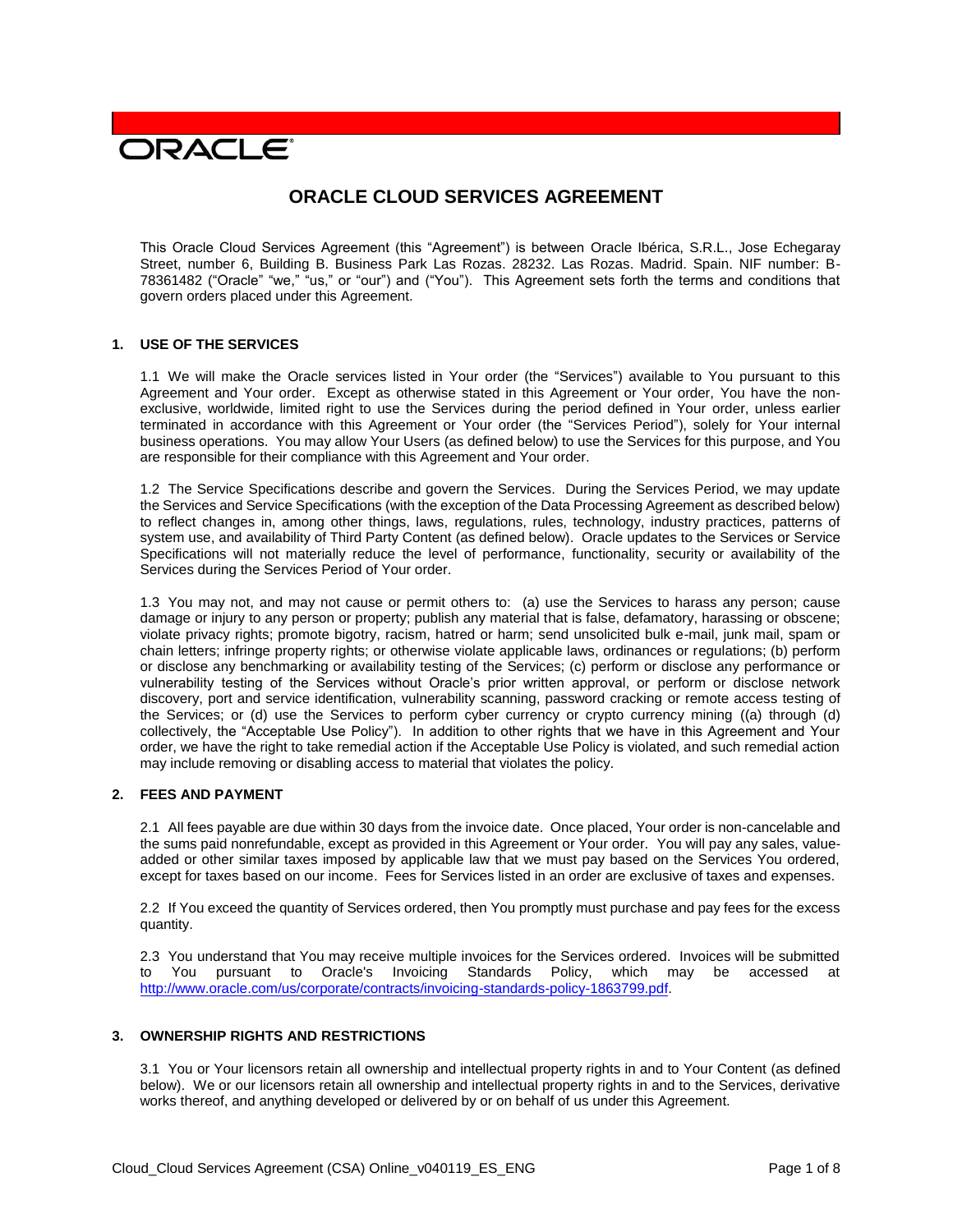3.2 You may have access to Third Party Content through use of the Services. Unless otherwise stated in Your order, all ownership and intellectual property rights in and to Third Party Content and the use of such content is governed by separate third party terms between You and the third party.

3.3 You grant us the right to host, use, process, display and transmit Your Content to provide the Services pursuant to and in accordance with this Agreement and Your order. You have sole responsibility for the accuracy, quality, integrity, legality, reliability, and appropriateness of Your Content, and for obtaining all rights related to Your Content required by Oracle to perform the Services.

3.4 You may not, and may not cause or permit others to: (a) modify, make derivative works of, disassemble, decompile, reverse engineer, reproduce, republish, download, or copy any part of the Services (including data structures or similar materials produced by programs); (b) access or use the Services to build or support, directly or indirectly, products or services competitive to Oracle; or (c) license, sell, transfer, assign, distribute, outsource, permit timesharing or service bureau use of, commercially exploit, or make available the Services to any third party except as permitted by this Agreement or Your order.

#### **4. NONDISCLOSURE**

4.1 By virtue of this Agreement, the parties may disclose to each other information that is confidential ("Confidential Information"). Confidential Information shall be limited to the terms and pricing under this Agreement and Your order, Your Content residing in the Services, and all information clearly identified as confidential at the time of disclosure.

4.2 A party's Confidential Information shall not include information that: (a) is or becomes a part of the public domain through no act or omission of the other party; (b) was in the other party's lawful possession prior to the disclosure and had not been obtained by the other party either directly or indirectly from the disclosing party; (c) is lawfully disclosed to the other party by a third party without restriction on the disclosure; or (d) is independently developed by the other party.

4.3 Each party agrees not to disclose the other party's Confidential Information to any third party other than as set forth in the following sentence for a period of five years from the date of the disclosing party's disclosure of the Confidential Information to the receiving party; however, we will protect the confidentiality of Your Content residing in the Services for as long as such information resides in the Services. Each party may disclose Confidential Information only to those employees, agents or subcontractors who are required to protect it against unauthorized disclosure in a manner no less protective than required under this Agreement, and each party may disclose the other party's Confidential Information in any legal proceeding or to a governmental entity as required by law. We will protect the confidentiality of Your Content residing in the Services in accordance with the Oracle security practices defined as part of the Service Specifications applicable to Your order.

# **5. PROTECTION OF YOUR CONTENT**

5.1 In order to protect Your Content provided to Oracle as part of the provision of the Services, Oracle will comply with the applicable administrative, physical, technical and other safeguards, and other applicable aspects of system and content management, available at [http://www.oracle.com/us/corporate/contracts/cloud-services/index.html.](http://www.oracle.com/us/corporate/contracts/cloud-services/index.html)

5.2 To the extent Your Content includes Personal Data (as that term is defined in the applicable data privacy policies and the Data Processing Agreement (as that term is defined below)), Oracle will furthermore comply with the following:

- a. the relevant Oracle privacy policies applicable to the Services, available at [http://www.oracle.com/us/legal/privacy/overview/index.html;](http://www.oracle.com/us/legal/privacy/overview/index.html) and
- b. the applicable version of the Data Processing Agreement for Oracle Services (the "Data Processing Agreement"), unless stated otherwise in Your order. The version of the Data Processing Agreement applicable to Your order (a) is available at [https://www.oracle.com/corporate/contracts/cloud](https://www.oracle.com/corporate/contracts/cloud-services/contracts.html#data-processing)[services/contracts.html#data-processing](https://www.oracle.com/corporate/contracts/cloud-services/contracts.html#data-processing) and is incorporated herein by reference, and (b) will remain in force during the Services Period of Your order. In the event of any conflict between the terms of the Data Processing Agreement and the terms of the Service Specifications (including any applicable Oracle privacy policies), the terms of the Data Processing Agreement shall take precedence.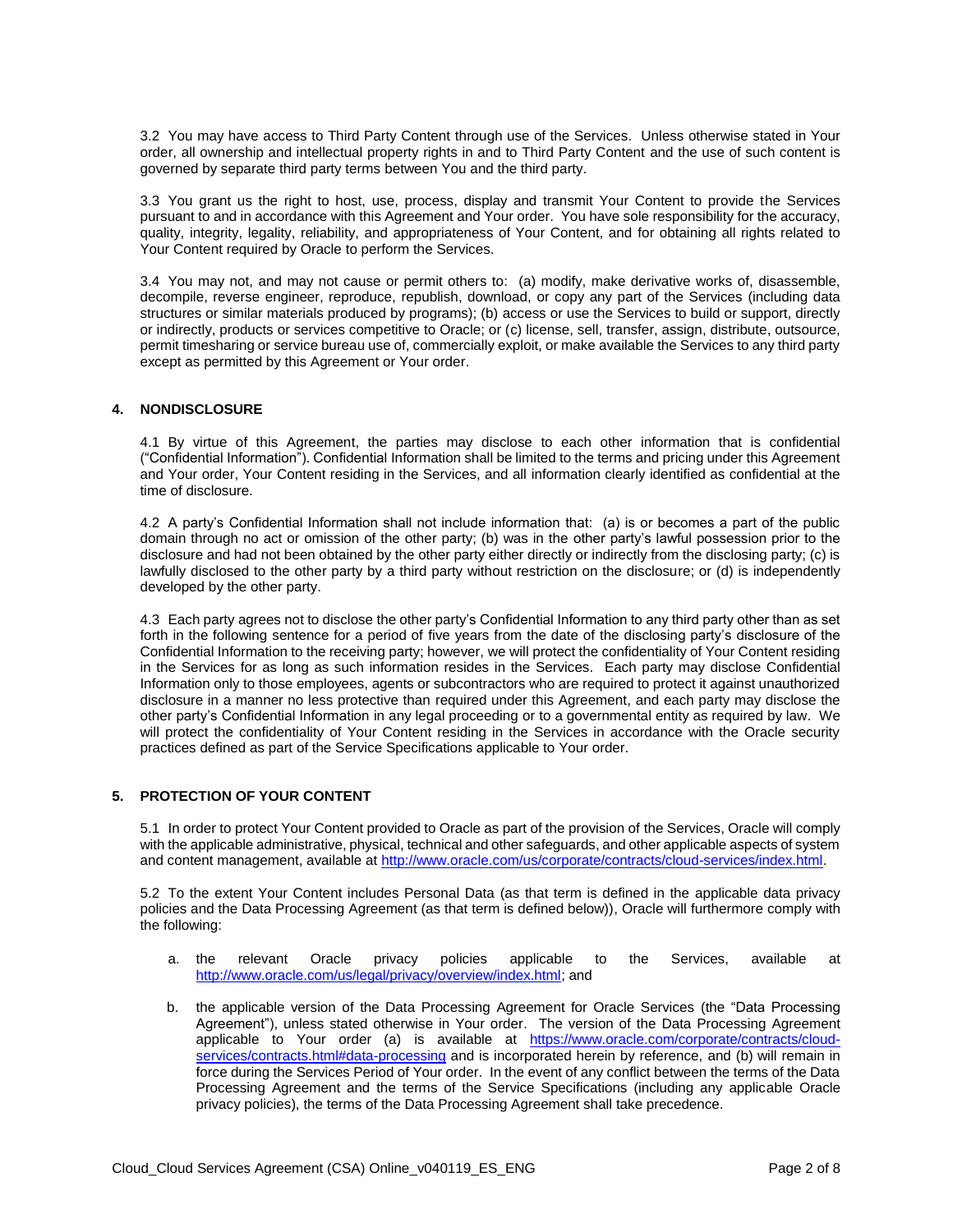5.3 Without prejudice to Sections 5.1 and 5.2 above, You are responsible for (a) any required notices, consents and/or authorizations related to Your provision of, and our processing of, Your Content (including any Personal Data) as part of the Services, (b) any security vulnerabilities, and the consequences of such vulnerabilities, arising from Your Content, including any viruses, Trojan horses, worms or other harmful programming routines contained in Your Content, and (c) any use by You or Your Users of the Services in a manner that is inconsistent with the terms of this Agreement. To the extent You disclose or transmit Your Content to a third party, we are no longer responsible for the security, integrity or confidentiality of such content outside of Oracle's control.

5.4 Unless otherwise specified in Your order (including in the Service Specifications), Your Content may not include any sensitive or special data that imposes specific data security or data protection obligations on Oracle in addition to or different from those specified in the Service Specifications. If available for the Services, You may purchase additional services from us (e.g., Oracle Payment Card Industry Compliance Services) designed to address specific data security or data protection requirements applicable to such sensitive or special data You seek to include in Your Content.

#### **6. WARRANTIES, DISCLAIMERS AND EXCLUSIVE REMEDIES**

6.1 Each party represents that it has validly entered into this Agreement and that it has the power and authority to do so. We warrant that during the Services Period we will perform the Services using commercially reasonable care and skill in all material respects as described in the Service Specifications. If the Services provided to You were not performed as warranted, You must promptly provide us with a written notice that describes the deficiency in the Services (including, as applicable, the service request number notifying us of the deficiency in the Services).

6.2 We do not warrant that the Services will be performed error-free or uninterrupted, that we will correct all Services errors, or that the Services will meet Your requirements or expectations. We are not responsible for any issues related to the performance, operation or security of the Services that arise from Your content or Third Party Content or services provided by third parties.

6.3 For any breach of the Services warranty, Your exclusive remedy and our entire liability shall be the correction of the deficient Services that caused the breach of warranty, or, if we cannot substantially correct the deficiency in a commercially reasonable manner, You may end the deficient Services and we will refund to You the fees for the terminated Services that You pre-paid to us for the period following the effective date of termination.

6.4 To the extent not prohibited by law, these warranties are exclusive and there are no other express or implied warranties or conditions including for software, hardware, systems, networks or environments or for merchantability, satisfactory quality and fitness for a particular purpose.

#### **7. LIMITATION OF LIABILITY**

7.1 In no event will either party or its affiliates be liable for any indirect, consequential, incidental, special, punitive, or exemplary damages, or any loss of revenue, profits (excluding fees under this Agreement), sales, data, data use, goodwill, or reputation.

7.2 In no event shall the aggregate liability of Oracle and our affiliates arising out of or related to this Agreement or your order, whether in contract, tort, or otherwise, exceed the total amounts actually paid under your order for the Services giving rise to the liability during the twelve (12) months immediately preceding the event giving rise to such liability.

### **8. INDEMNIFICATION**

8.1 If a third party makes a claim against either You or Oracle ("Recipient" which may refer to You or us depending upon which party received the Material), that any information, design, specification, instruction, software, service, data, hardware, or material (collectively, "Material") furnished by either You or us ("Provider" which may refer to You or us depending on which party provided the Material) and used by the Recipient infringes the third party's intellectual property rights, the Provider, at the Provider's sole cost and expense, will defend the Recipient against the claim and indemnify the Recipient from the damages, liabilities, costs and expenses awarded by the court to the third party claiming infringement or the settlement agreed to by the Provider, if the Recipient does the following:

a. notifies the Provider promptly in writing, not later than 30 days after the Recipient receives notice of the claim (or sooner if required by applicable law);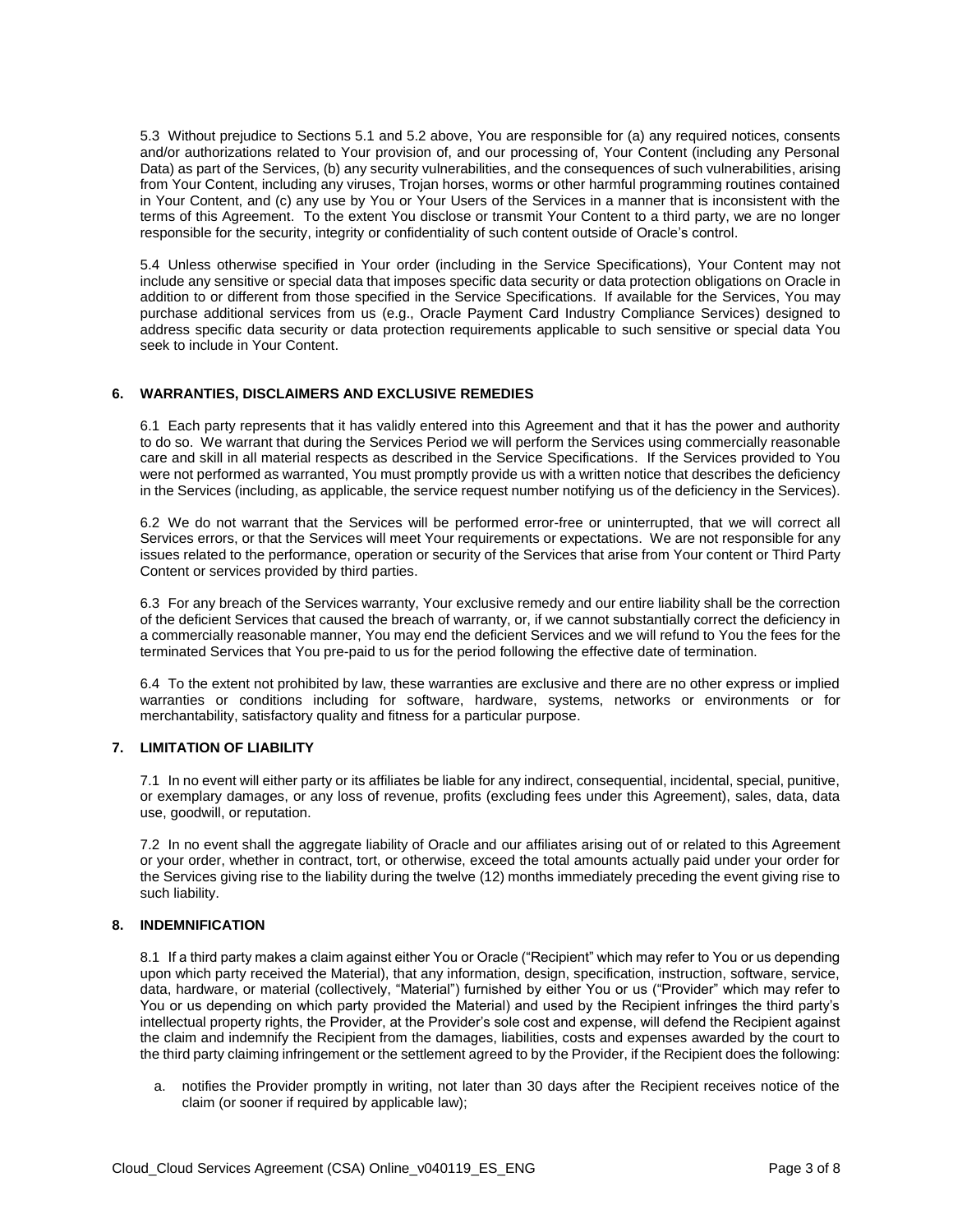- b. gives the Provider sole control of the defense and any settlement negotiations; and
- c. gives the Provider the information, authority and assistance the Provider needs to defend against or settle the claim.

8.2 If the Provider believes or it is determined that any of the Material may have violated a third party's intellectual property rights, the Provider may choose to either modify the Material to be non-infringing (while substantially preserving its utility or functionality) or obtain a license to allow for continued use, or if these alternatives are not commercially reasonable, the Provider may end the license for, and require return of, the applicable Material and refund any unused, prepaid fees the Recipient may have paid to the other party for such Material. If such return materially affects our ability to meet obligations under the relevant order, then we may, upon 30 days prior written notice, terminate the order. If such Material is third party technology and the terms of the third party license do not allow us to terminate the license, then we may, upon 30 days prior written notice, end the Services associated with such Material and refund any unused, prepaid fees for such Services.

8.3 The Provider will not indemnify the Recipient if the Recipient (a) alters the Material or uses it outside the scope of use identified in the Provider's user or program documentation or Service Specifications, or (b) uses a version of the Material which has been superseded, if the infringement claim could have been avoided by using an unaltered current version of the Material which was made available to the Recipient. The Provider will not indemnify the Recipient to the extent that an infringement claim is based upon any Material not furnished by the Provider. We will not indemnify You to the extent that an infringement claim is based on Third Party Content or any Material from a third party portal or other external source that is accessible or made available to You within or by the Services (e.g., a social media post from a third party blog or forum, a third party Web page accessed via a hyperlink, marketing data from third party data providers, etc.).

8.4 This Section 8 provides the parties' exclusive remedy for any infringement claims or damages.

#### **9. TERM AND TERMINATION**

- 9.1 This Agreement is valid for the order which this Agreement accompanies.
- 9.2 Services shall be provided for the Services Period defined in Your order.

9.3 We may suspend Your or Your Users' access to, or use of, the Services if we believe that (a) there is a significant threat to the functionality, security, integrity, or availability of the Services or any content, data, or applications in the Services; (b) You or Your Users are accessing or using the Services to commit an illegal act; or (c) there is a violation of the Acceptable Use Policy. When reasonably practicable and lawfully permitted, we will provide You with advance notice of any such suspension. We will use reasonable efforts to re-establish the Services promptly after we determine that the issue causing the suspension has been resolved. During any suspension period, we will make Your Content (as it existed on the suspension date) available to You. Any suspension under this Section shall not excuse You from Your obligation to make payments under this Agreement.

9.4 If either of us breaches a material term of this Agreement or any order and fails to correct the breach within 30 days of written specification of the breach, then the breaching party is in default and the non-breaching party may terminate (a) in the case of breach of any order, the order under which the breach occurred; or (b) in the case of breach of the Agreement, the Agreement and any orders that have been placed under the Agreement. If we terminate any orders as specified in the preceding sentence, You must pay within 30 days all amounts that have accrued prior to such termination, as well as all sums remaining unpaid for the Services under such order(s) plus related taxes and expenses. Except for nonpayment of fees, the nonbreaching party may agree in its sole discretion to extend the 30 day period for so long as the breaching party continues reasonable efforts to cure the breach. You agree that if You are in default under this Agreement, You may not use those Services ordered.

9.5 At the end of the Services Period, we will make Your Content (as it existed at the end of the Services Period) available for retrieval by You during a retrieval period set out in the Service Specifications. At the end of such retrieval period, and except as may be required by law, we will delete or otherwise render unrecoverable any of Your Content that remains in the Services. Our data deletion practices are described in more detail in the Service Specifications.

9.6 Provisions that survive termination or expiration of this Agreement are those relating to limitation of liability, indemnification, payment and others which by their nature are intended to survive.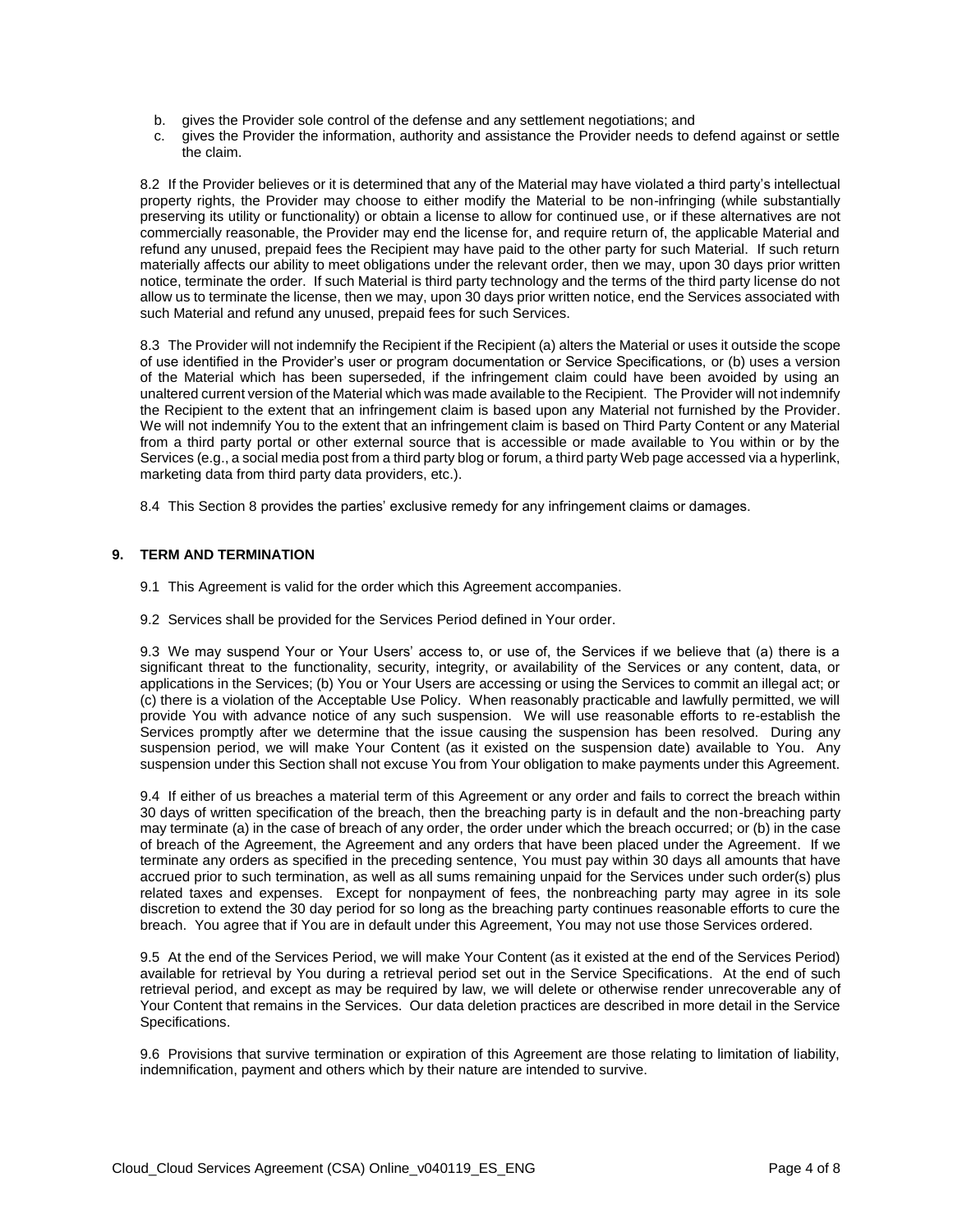#### **10. THIRD-PARTY CONTENT, SERVICES AND WEBSITES**

10.1 The Services may enable You to link to, transfer Your Content or Third Party Content to, or otherwise access, third parties' websites, platforms, content, products, services, and information ("Third Party Services"). Oracle does not control and is not responsible for Third Party Services. You are solely responsible for complying with the terms of access and use of Third Party Services, and if Oracle accesses or uses any Third Party Services on Your behalf to facilitate performance of the Services, You are solely responsible for ensuring that such access and use, including through passwords, credentials or tokens issued or otherwise made available to You, is authorized by the terms of access and use for such services. If You transfer or cause the transfer of Your Content or Third Party Content from the Services to a Third Party Service or other location, that transfer constitutes a distribution by You and not by Oracle.

10.2 Any Third Party Content we make accessible is provided on an "as-is" and "as available" basis without any warranty of any kind. You acknowledge and agree that we are not responsible for, and have no obligation to control, monitor, or correct, Third Party Content. We disclaim all liabilities arising from or related to Third Party Content.

10.3 You acknowledge that: (i) the nature, type, quality and availability of Third Party Content may change at any time during the Services Period, and (ii) features of the Services that interoperate with Third Party Services such as Facebook™, YouTube™ and Twitter™, etc., depend on the continuing availability of such third parties' respective application programming interfaces (APIs). We may need to update, change or modify the Services under this Agreement as a result of a change in, or unavailability of, such Third Party Content, Third Party Services or APIs. If any third party ceases to make its Third Party Content or APIs available on reasonable terms for the Services, as determined by us in our sole discretion, we may cease providing access to the affected Third Party Content or Third Party Services without any liability to You. Any changes to Third Party Content, Third Party Services or APIs, including their unavailability, during the Services Period does not affect Your obligations under this Agreement or the applicable order, and You will not be entitled to any refund, credit or other compensation due to any such changes.

#### **11. SERVICE MONITORING, ANALYSES AND ORACLE SOFTWARE**

11.1 We continuously monitor the Services to facilitate Oracle's operation of the Services; to help resolve Your service requests; to detect and address threats to the functionality, security, integrity, and availability of the Services as well as any content, data, or applications in the Services; and to detect and address illegal acts or violations of the Acceptable Use Policy. Oracle monitoring tools do not collect or store any of Your Content residing in the Services, except as needed for such purposes. Oracle does not monitor, and does not address issues with, non-Oracle software provided by You or any of Your Users that is stored in, or run on or through, the Services. Information collected by Oracle monitoring tools (excluding Your Content) may also be used to assist in managing Oracle's product and service portfolio, to help Oracle address deficiencies in its product and service offerings, and for license management purposes.

11.2 We may (i) compile statistical and other information related to the performance, operation and use of the Services, and (ii) use data from the Services in aggregated form for security and operations management, to create statistical analyses, and for research and development purposes (clauses i and ii are collectively referred to as "Service Analyses"). We may make Service Analyses publicly available; however, Service Analyses will not incorporate Your Content, Personal Data or Confidential Information in a form that could serve to identify You or any individual. We retain all intellectual property rights in Service Analyses.

11.3 We may provide You with the ability to obtain certain Oracle Software (as defined below) for use with the Services. If we provide Oracle Software to You and do not specify separate terms for such software, then such Oracle Software is provided as part of the Services and You have the non-exclusive, worldwide, limited right to use such Oracle Software, subject to the terms of this Agreement and Your order (except for separately licensed elements of the Oracle Software, which separately licensed elements are governed by the applicable separate terms), solely to facilitate Your use of the Services. You may allow Your Users to use the Oracle Software for this purpose, and You are responsible for their compliance with the license terms. Your right to use any Oracle Software will terminate upon the earlier of our notice (by web posting or otherwise) or the end of the Services associated with the Oracle Software. Notwithstanding the foregoing, if Oracle Software is licensed to You under separate terms, then Your use of such software is governed by the separate terms. Your right to use any part of the Oracle Software that is licensed under the separate terms is not restricted in any way by this Agreement.

#### **12. EXPORT**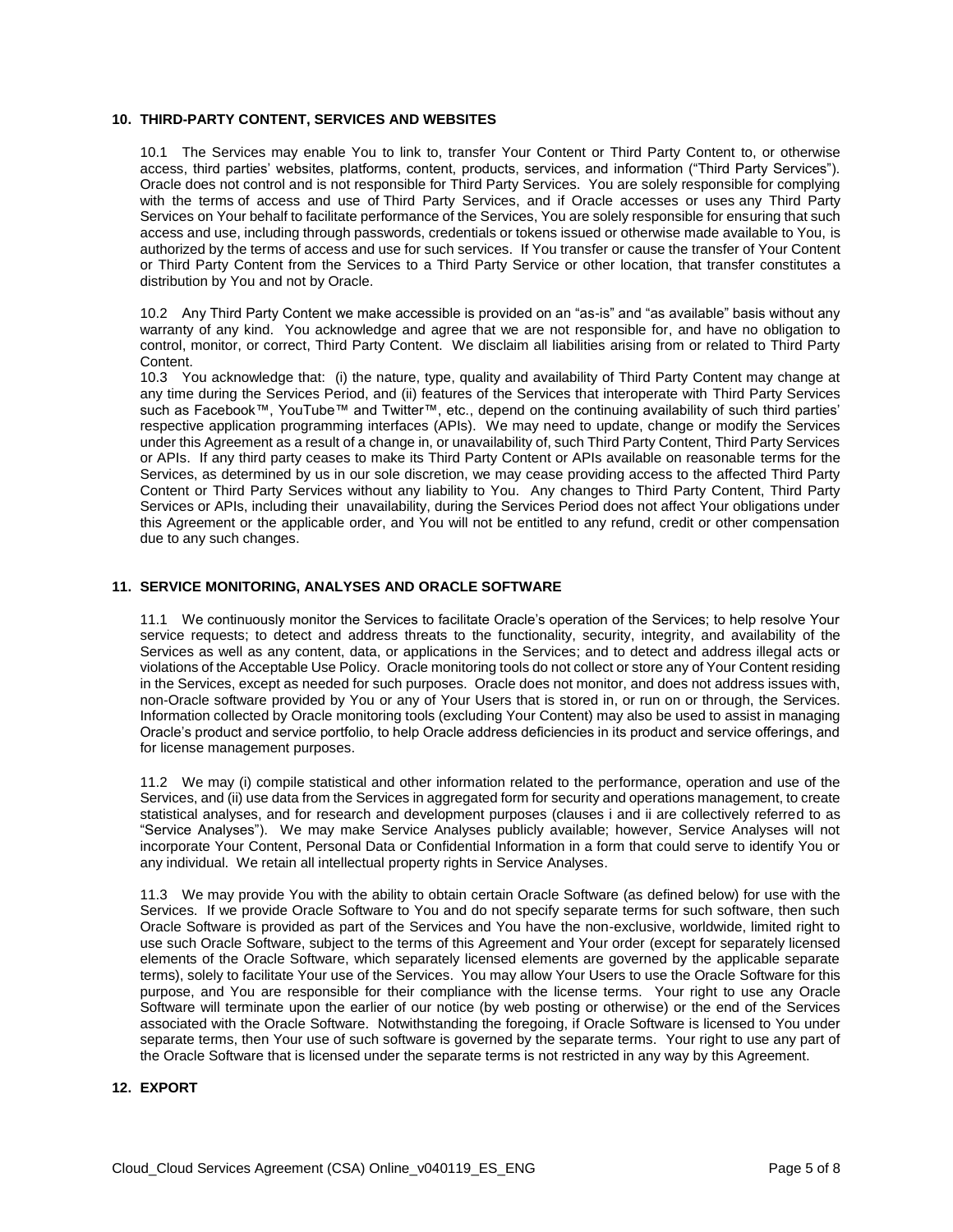12.1 Export laws and regulations of the United States and any other relevant local export laws and regulations apply to the Services. Such export laws govern use of the Services (including technical data) and any Services deliverables provided under this Agreement, and You and we each agree to comply with all such export laws and regulations (including "deemed export" and "deemed re-export" regulations). You agree that no data, information, software programs and/or materials resulting from the Services (or direct product thereof) will be exported, directly or indirectly, in violation of these laws, or will be used for any purpose prohibited by these laws including, without limitation, nuclear, chemical, or biological weapons proliferation, or development of missile technology.

12.2 You acknowledge that the Services are designed with capabilities for You and Your Users to access the Services without regard to geographic location and to transfer or otherwise move Your Content between the Services and other locations such as User workstations. You are solely responsible for the authorization and management of User accounts across geographic locations, as well as export control and geographic transfer of Your Content.

#### **13. FORCE MAJEURE**

Neither You nor we shall be responsible for failure or delay of performance if caused by: an act of war, hostility, or sabotage; act of God; pandemic; electrical, internet, or telecommunication outage that is not caused by the obligated party; government restrictions (including the denial or cancelation of any export, import or other license); or other event outside the reasonable control of the obligated party. Both You and we will use reasonable efforts to mitigate the effect of a force majeure event. If such event continues for more than 30 days, either of You or we may cancel unperformed Services and affected orders upon written notice. This Section does not excuse either party's obligation to take reasonable steps to follow its normal disaster recovery procedures or Your obligation to pay for the Services.

#### **14. GOVERNING LAW AND JURISDICTION**

This Agreement is governed by the laws of Spain and each party agrees to submit to the exclusive jurisdiction of, and venue in, the courts in Madrid in any dispute arising out of or relating to this Agreement.

#### **15. NOTICE**

15.1 Any notice required under this Agreement shall be provided to the other party in writing. If You have a legal dispute with us or if You wish to provide a notice under the Indemnification Section of this Agreement, or if You become subject to insolvency or other similar legal proceedings, You will promptly send written notice to: Oracle Ibérica, S.R.L., Jose Echegaray Street, number 6, Building B. Business Park Las Rozas. 28232. Las Rozas. Madrid. Spain, to the attention of "Departamento Legal".

15.2 We may give notices applicable to our Services customers by means of a general notice on the Oracle portal for the Services, and notices specific to You by electronic mail to Your e-mail address on record in our account information or by written communication sent by first class mail or pre-paid post to Your address on record in our account information.

#### **16. ASSIGNMENT**

You may not assign this Agreement or give or transfer the Services, or any interest in the Services, to another individual or entity.

#### **17. OTHER**

17.1 We are an independent contractor, and each party agrees that no partnership, joint venture, or agency relationship exists between the parties.

17.2 Our business partners and other third parties, including any third parties with which the Services have integrations or that are retained by You to provide consulting services, implementation services or applications that interact with the Services, are independent of Oracle and are not Oracle's agents. We are not liable for, bound by, or responsible for any problems with the Services or Your Content arising due to any acts of any such business partner or third party, unless the business partner or third party is providing Services as our subcontractor on an engagement ordered under this Agreement and, if so, then only to the same extent as we would be responsible for our resources under this Agreement.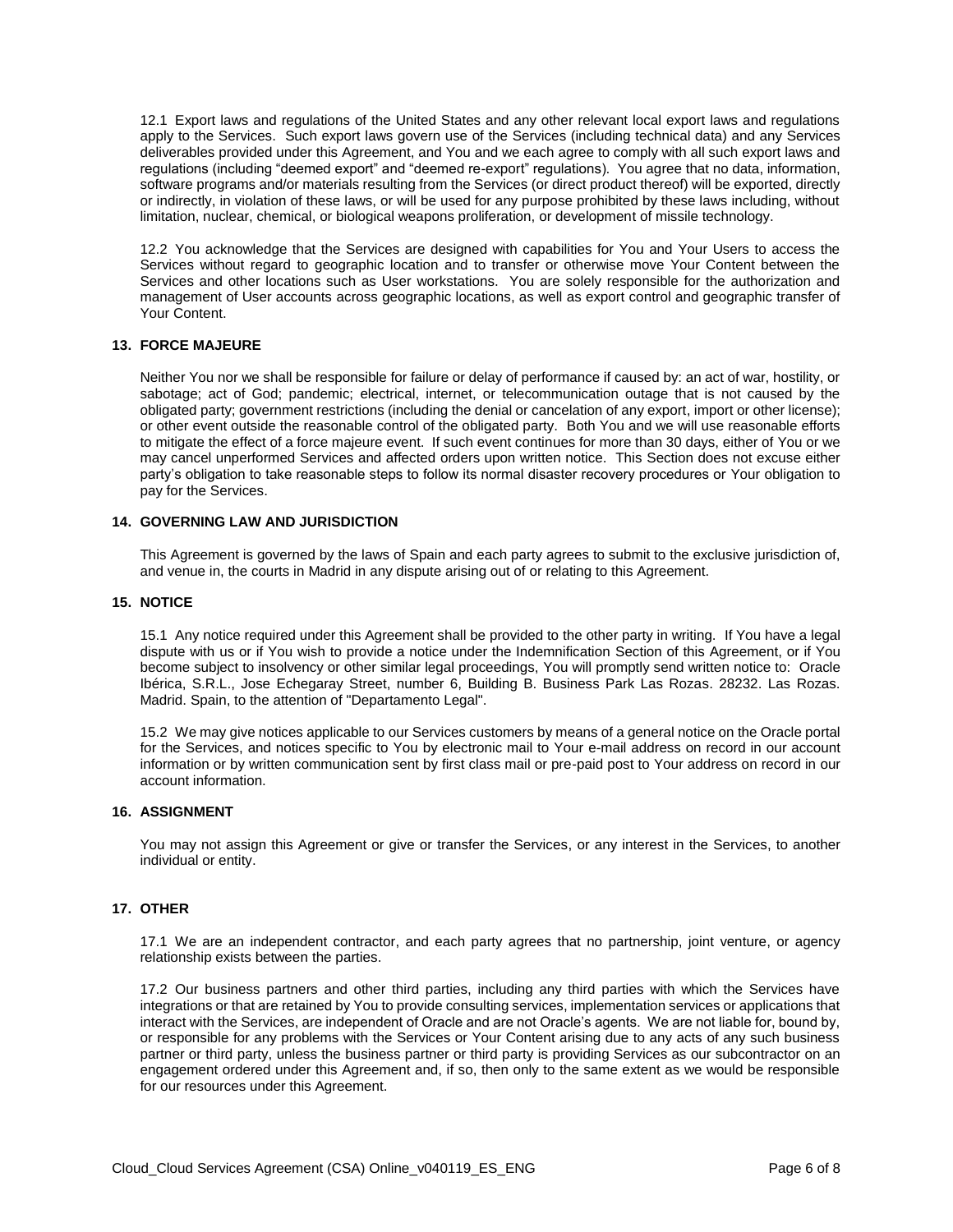17.3 If any term of this Agreement is found to be invalid or unenforceable, the remaining provisions will remain effective and such term shall be replaced with another term consistent with the purpose and intent of this Agreement.

17.4 Except for actions for nonpayment or breach of Oracle's proprietary rights, no action, regardless of form, arising out of or relating to this Agreement may be brought by either party more than two years after the cause of action has accrued.

17.5 Prior to entering into an order governed by this Agreement, You are solely responsible for determining whether the Services meet Your technical, business or regulatory requirements. Oracle will cooperate with Your efforts to determine whether use of the standard Services are consistent with those requirements. Additional fees may apply to any additional work performed by Oracle or changes to the Services. You remain solely responsible for Your regulatory compliance in connection with Your use of the Services.

17.6 Upon forty-five (45) days written notice and no more than once every twelve (12) months, Oracle may audit Your use of the Cloud Services to ensure Your use of the Cloud Services is in compliance with the terms of the applicable order and this Agreement. Any such audit shall not unreasonably interfere with Your normal business operations.

You agree to cooperate with Oracle's audit and to provide reasonable assistance and access to information reasonably requested by Oracle.

The performance of the audit and non-public data obtained during the audit (including findings or reports that result from the audit) shall be subject to the provisions of section 4 (Nondisclosure) of this Agreement.

If the audit identifies non-compliance, You agree to remedy (which may include, without limitation, the payment of any fees for additional Cloud Services) such non-compliance within 30 days of written notification of that noncompliance. You agree that Oracle shall not be responsible for any of Your costs incurred in cooperating with the audit.

#### **18. ENTIRE AGREEMENT**

18.1 You agree that this Agreement and the information which is incorporated into this Agreement by written reference (including reference to information contained in a URL or referenced policy), together with the applicable order, is the complete agreement for the Services ordered by You and supersedes all prior or contemporaneous agreements or representations, written or oral, regarding such Services.

18.2 It is expressly agreed that the terms of this Agreement and any Oracle order shall supersede the terms in any purchase order, procurement internet portal, or other similar non-Oracle document and no terms included in any such purchase order, portal, or other non-Oracle document shall apply to the Services ordered. In the event of any inconsistencies between the terms of an order and the Agreement, the order shall take precedence; however, unless expressly stated otherwise in an order, the terms of the Data Processing Agreement shall take precedence over any inconsistent terms in an order. This Agreement and orders hereunder may not be modified and the rights and restrictions may not be altered or waived except in a writing signed or accepted online by authorized representatives of You and of Oracle; however, Oracle may update the Service Specifications, including by posting updated documents on Oracle's websites. No third party beneficiary relationships are created by this Agreement.

#### **19. AGREEMENT DEFINITIONS**

19.1 **"Oracle Software"** means any software agent, application or tool that Oracle makes available to You for download specifically for purposes of facilitating Your access to, operation of, and/or use with, the Services.

19.2 **"Program Documentation"** refers to the user manuals, help windows, readme files for the Services and any Oracle Software. You may access the documentation online a[t http://oracle.com/contracts](http://oracle.com/contracts) or such other address specified by Oracle.

19.3 **"Service Specifications"** means the following documents, as applicable to the Services under Your order: (a) the Oracle Cloud Hosting and Delivery Policies, the Program Documentation, the Oracle service descriptions, and the Data Processing Agreement described in this Agreement; (b) Oracle's privacy policies; and (c) any other Oracle documents that are referenced in or incorporated into Your order. The following do not apply to any non-Cloud Oracle service offerings acquired in Your order, such as professional services: the Oracle Cloud Hosting